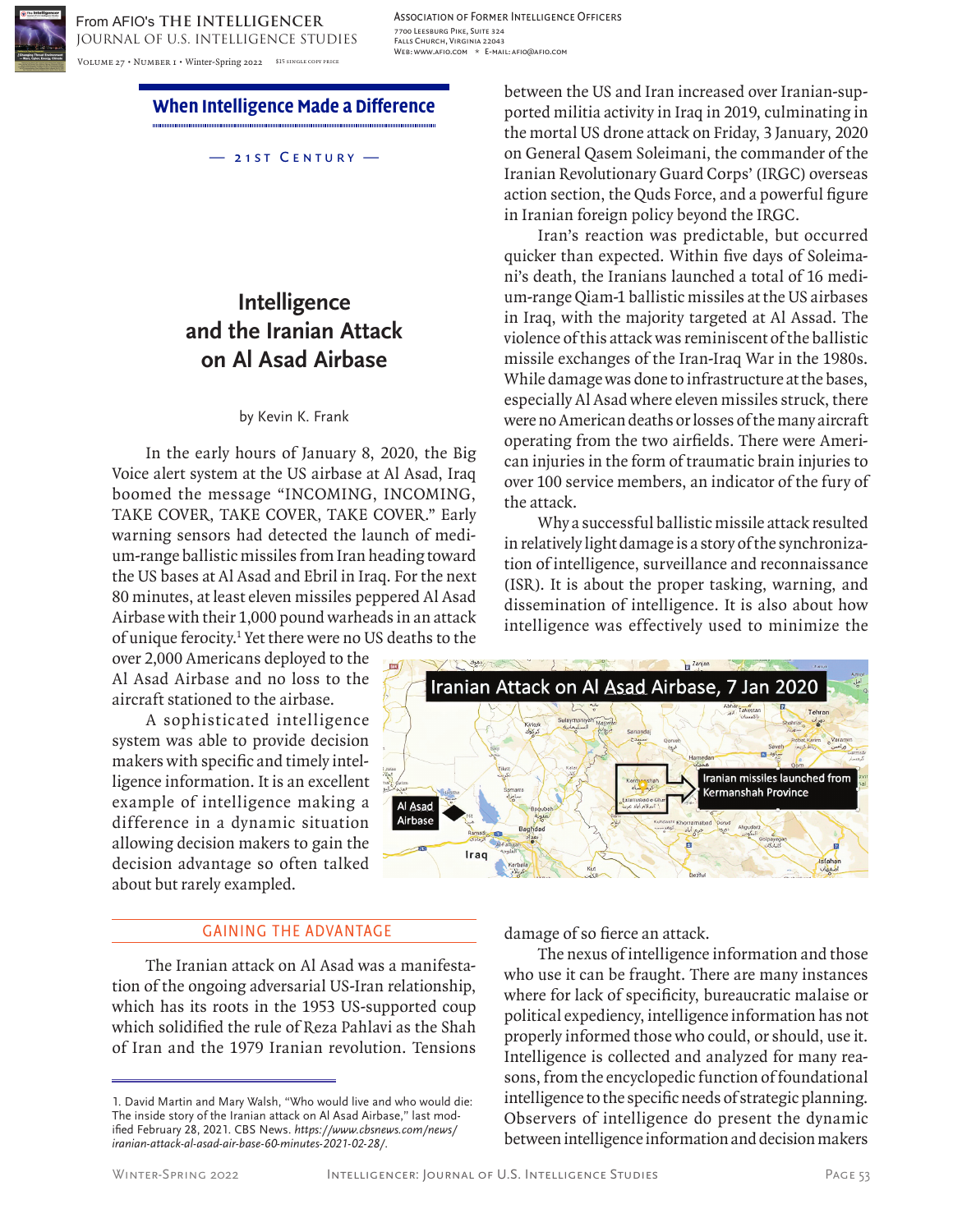as one of the most complex relationships in the craft of intelligence.<sup>2</sup>

The US military has attempted to capture the dynamic between intelligence and decision makers in writing, and since this case is a military one, these characterizations are apt. Whether described as Intelligence, Surveillance and Reconnaissance (ISR) synchronization or as Global Integrated ISR (to use US Air Force parlance) the idea of the relationship between intelligence information and the intelligence user is the:

Cross-domain synchronization and integration of the planning and operation of ISR assets; sensors; processing, exploitation and dissemination systems; and, analysis and production capabilities across the globe to enable current and future operations.<sup>3</sup>

The USAF makes another important point in its concept: it is a combined intelligence and operations endeavor with the objective of increased understanding of the operational environment and "adversary intentions."4

The intelligence that the US Intelligence Community provided to the Commander of US Central Command (CENTCOM) that allowed him to take action that saved American lives and resources is an example of the power of information delivered in a timely fashion.

The intelligence on the Al Asad attack provides an exemplar of how the integration of intelligence and operations can work together. But as in all complex stories, context is important. The circumstances that contributed to the success were the result of myriad of circumstances coming together.

## KNOWING THE ENEMY

The gathering of information on Iran had been ongoing since the fall of the Shah in 1979, so there was a solid base of foundational data and analytic expertise to make sense of the current situation.

There is often an expectation that the US Intelligence Community will provide global coverage all

4. Ibid.

the time. But it cannot know everything about all countries at all times. Some observers have noted that "global coverage" is sampling. The intelligence system has developed methods to prioritize what should be gathered by the many collection methods. Iran was already high on the National Intelligence Prioritization Framework (NIPF), and would have become even higher with the Soleimani attack in anticipation of an Iranian response.

For intelligence to inform policy, it must have a level of fidelity and a high level of confidence. Years of adversarial relations between the US and Iran ensured that intelligence collection covered a wide range of subjects across all elements of national power. Concerns over the ability of Iran to use ballistic missiles gained even greater traction with the advancement of Iranian nuclear weaponization. Information gathered after the Iranian-supported missile attacks on Saudi Arabian oil infrastructure in September 2019 would have increased specific understanding of the tactics, techniques and procedures of such events. Decades of reconnaissance would have added unique insight into Iranian operations. Even the active presence of Iranian activity in cyberspace would have supplied valuable insight into Iranian use of that domain.

Such level of knowledge was available to those tasked with determining the response of the Iranian leadership to the attack of Soleimani. Importantly, that insight could build the capacity for warning intelligence of impending Iranian action. But where should they look? Iran had a wide range of response options — from direct attacks from Iranian territory against US forces to the use of Iranian surrogates understanding the specific intent of Iranian leaders represented a challenge. When informed by intelligence of Iranian ballistic missiles preparing for launch, intentions became clearer.

# FOCUSING THE EFFORT

To determine such activity is not a foregone conclusion even for such a sophisticated intelligence system as the US has. Its scope, complexity and size can work against it, given competing demands and limited capacity that is not always focused where it is most needed.

The US Intelligence Community has created National Intelligence Managers (NIM) to ensure that the intelligence priorities are properly coordinated, and it would not be a stretch to expect that the NIM for Iran and the Defense Intelligence lead would have been fully engaged in ensuring that the proper collection

<sup>2.</sup> See for example: Mark M. Lowenthal, *Intelligence: from Secrets to Policy*, 7th ed. Thousand Oaks, CA: SAGE/CQ Press, 2017, pp. 277-301; Carl J. Jensen, David H. McElreath and Melissa Graves, *Introduction to Intelligence Studies*, 2nd ed. New York: Routledge, 2018, pp. 13-4; Loch K. Johnson and James J. Wirtz ed., *Intelligence: The Secret World of Spies*, 5th ed. New York: Oxford, 2019, pp. 151-184; and Robert Jervis, *Why Intelligence Fails*. Ithaca, NY: Cornell, 2010, pp. 157-174. 3. USAF, *Globally Integrated ISR Operations: Air Force Doctrine Publication 2-0*. Maxwell AFB: LeMay Center for Doctrine, 2015. *https://www. doctrine.af.mil/Portals/61/documents/AFDP\_2-0/2-0-Annex-GLOB-AL-INTEGRATED-ISR.pdf*.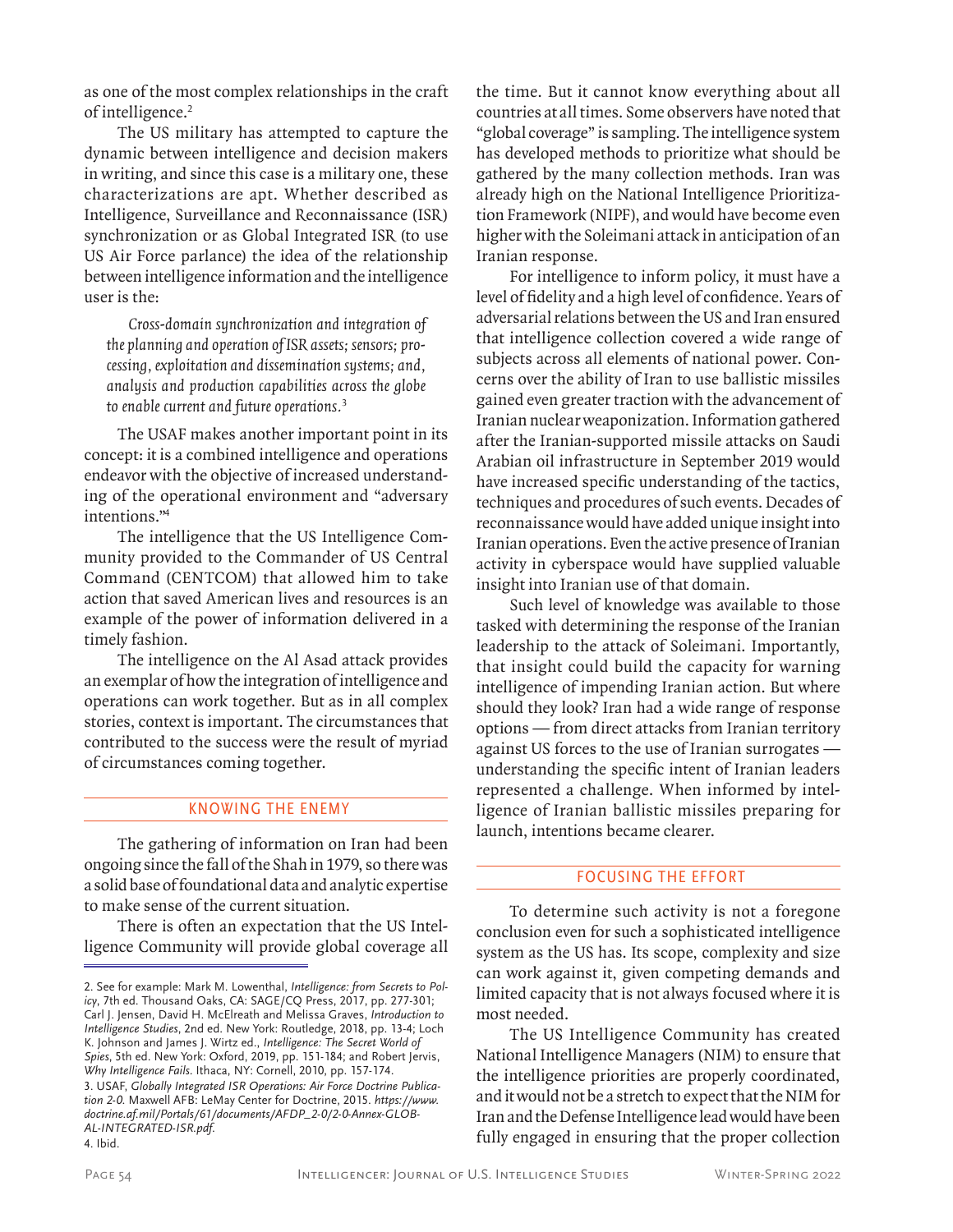priorities were focused. This was not the first Iranian crises for the Intelligence Community. In May 2019 the US responded with deployment options to Iranian missile associated activity.5 That a ballistic missile strike was an option was obvious; to understand that the Iranians are deploying and preparing for an actual launch is quite another. The warning regime in place for such an option provided important indications that an Iranian missile attack was the primary option in response to the Soleimani death.

When critical intelligence was gathered, it was disseminated quickly. Press reporting provides only a limited view of such activity. The New York Times reported that US Intelligence was issuing warnings of increased Iranian ballistic missile activity as early as the day after the Soleimani attack on 3 January 2020. US Space Force optimized the coverage for the space-based missile warning system, SBIRS, for Iran.<sup>6</sup> Such situational awareness afforded national security leaders, and especially CENTCOM, with operational options.. However, the CENTCOM commander, General Frank McKenzie, even with a solidifying idea of the Iranian response, faced a dilemma. How could he mitigate the Iranian response without tipping his hand or compromising the US's ability to surveil? The Iranian's might then choose a response option that was not so viewable.

# DECISION ADVANTAGE

CENTCOM decisions were informed by intelligence of how the Iranians would conduct their missile strikes. As discussed in a CBS 60 Minutes segment on the Al Asad attack, one small view of the larger intelligence iceberg was shared as an example of what the Intelligence Community provided.

One of the key requirements for a successful ballistic missile attack is having an accurate aim point. Iranian missiles, both cruise and ballistic, have demonstrated their ability to hit a target with increasing accuracy. But with no ability for airborne reconnaissance over Iraq, and with no indigenous space-based imagery system, how could the Iranians get the information they needed to optimize their attack? The answer is commercial imagery, available

from a wide range of sources. That understanding, and also with access to such information, General McKenzie and his staff had a key piece of information. If they understood when the Iranian ballistic missiles were ready to launch, and they knew when Iran had access to commercial imagery of Al Asad Airbase, they could estimate when they could take action that would change what the Iranians were targeting.

Such understanding is not immediately accessible, and it would only be deduced as the result of a longer-term effort of information gathering and analysis to answer the question of how do the Iranian conduct missile attacks. If not a standing requirement of some importance, its priority would have increased in the wake of the Iran supported attack on Saudi Arabian oil facilities in September 2019. This visibility into Iranian missile tactics, techniques and procedures likely formed the basis to focus intelligence collection after the death of Soleimani.

With the understanding that the Iranians would want to see their target prior to launch, US Intelligence was able to provide General McKenzie with the key data to inform his decision as he explained in a 60 Minute interview. He noted "he was sure the Iranians had downloaded the last of the commercial satellite photos they collected every day to observe the base."7 With that information, CENTCOM was able to move the majority of personnel and aircraft out of harm's way. SBIRS, positioned appropriately by US Space Force, provided the early warning of the actual launch. Given the short flight time, six minutes by some accounts,<sup>8</sup> the warning mechanisms at US bases in Iraq, called Big Voice, provided alert of the incoming strike.<sup>9</sup> Even if such systems only provided minutes of warning, personnel quickly moved toward shelter, which decreased the casualty rate.

As General McKenzie would opine on 60 Minutes, in addition to saving lives, the lack of US deaths deescalated the situation by changing the nature of the conversation concerning retaliation by the US administration to the Iranian attack.10

<sup>5.</sup> Barbara Starr, "Iran moving ballistic missiles by boat, US officials say," last updated May 8, 2019. CNN. *https://www.cnn. com/2019/05/07/politics/us-iran-transporting-missiles/index.html*. 6. Nathan Strout, "Exclusive: How the Space Force foiled an Iranian missile attack with a critical early warning," last updated January 7, 2021. C4ISRNet. *https://www.c4isrnet.com/battlefield-tech/ space/2021/01/07/exclusive-how-the-space-force-foiled-an-iranian-missileattack-with-a-critical-early-warning*.

<sup>7.</sup> David Martin and Mary Walsh, "Who would live and who would die."

<sup>8.</sup> Rachel S. Cohen, "For Missile Warning in Iraq, Thank the Space Force," last modified February 27, 2020. *Air Force Magazine*. *https:// www.airforcemag.com/for-missile-warning-in-iraq-thank-the-space-force/*. 9. "New aerial footage of Iranian missile attack on Al Asad Airbase" *War is Boring*, last modified March 1, 2021 *https://warisboring.com/ new-aerial-footage-of-iranian-missile-attack-on-al-asad-airbase/*. 10. David Martin and Mary Walsh, "Who would live and who would die."